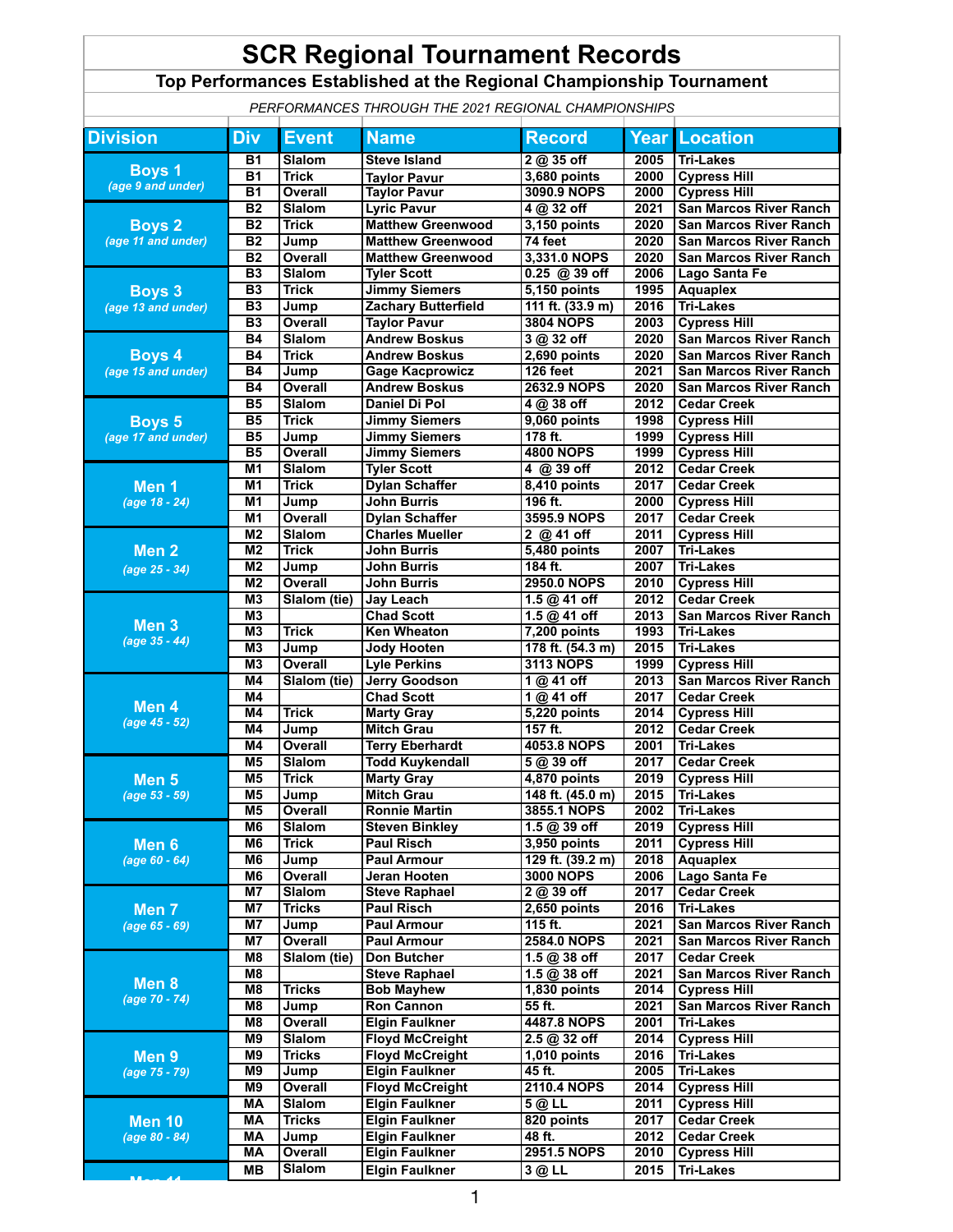| Men 11                   | <b>MB</b>                        | <b>Tricks</b>                   | <b>Elgin Faulkner</b>                            | 650 points                 | 2016         | <b>Tri-Lakes</b>                                     |
|--------------------------|----------------------------------|---------------------------------|--------------------------------------------------|----------------------------|--------------|------------------------------------------------------|
| $(age 85 +)$             | <b>MB</b>                        | <b>Overall</b>                  | <b>Elgin Faulkner</b>                            | 1171.9 NOPS                | 2017         | <b>Cedar Creek</b>                                   |
| <b>International Men</b> | IM                               | <b>Slalom</b>                   | <b>Trent Finlayson</b>                           | 3.5 @ 41 off               | 2018         | <b>Aquaplex</b>                                      |
|                          | <b>MM</b>                        | <b>Slalom</b>                   | <b>Chad Scott</b>                                | 1.5 @ 41 off               | 2016         | <b>Tri-Lakes</b>                                     |
| <b>Master's Men</b>      | <b>MM</b>                        | <b>Tricks</b>                   | <b>Gordon Hall</b>                               | 4,320 points               | 2018         | <b>Aquaplex</b>                                      |
| (age 35 and over)        | <b>MM</b>                        | Jump                            | <b>Jody Hooten</b>                               | 171 ft. (52.3 m)           | 2016         | <b>Tri-Lakes</b>                                     |
|                          | <b>MM</b>                        | <b>Overall</b>                  | <b>Jody Hooten</b>                               | <b>2360.4 NOPS</b>         | 2016         | <b>Tri-Lakes</b>                                     |
|                          | <b>OM</b>                        | <b>Slalom</b>                   | <b>Charles Mueller</b>                           | 4 @ 39 off                 | 2000         | <b>Cypress Hill</b>                                  |
| <b>Open Men</b>          | $\overline{OM}$                  | <b>Tricks</b>                   | <b>Jimmy Siemers</b>                             | 9,650 points               | 2000         | <b>Cypress Hill</b>                                  |
| (any age)                | OM                               | Jump                            | <b>Jimmy Siemers</b>                             | 212 ft.                    | 2000         | <b>Cypress Hill</b>                                  |
|                          | OM                               | <b>Overall</b>                  | <b>Dylan Schaffer</b>                            | 3122.2 NOPS                | 2015         | <b>Tri-Lakes</b>                                     |
|                          | G <sub>1</sub>                   | <b>Slalom</b>                   | <b>Landrie McLain</b>                            | 3 @ 32 off                 | 2017         | <b>Cedar Creek</b>                                   |
| Girls 1                  | $\overline{G1}$                  | <b>Trick</b>                    | <b>Julianna Boskus</b>                           | 3,120 points               | 2007         | <b>Tri-Lakes</b>                                     |
| (age 9 and under)        | $\overline{G1}$                  | <b>Overall</b>                  | Julianna Boskus                                  | <b>2773.1 NOPS</b>         | 2007         | <b>Tri-Lakes</b>                                     |
|                          | G <sub>2</sub>                   | <b>Slalom</b>                   | <b>Jessica Withrow</b>                           | 2 @ 22 off                 | 2020         | <b>San Marcos River Ranch</b>                        |
| Girls 2                  | G <sub>2</sub>                   | <b>Trick</b>                    | <b>Marley Pavur</b>                              | 2,720 points               | 2021         | <b>San Marcos River Ranch</b>                        |
| (age 11 and under)       | $\overline{G2}$                  | Jump                            | <b>Jessica Withrow</b>                           | 56 feet                    | 2021         | <b>San Marcos River Ranch</b>                        |
|                          | G2                               | <b>Overall</b>                  | <b>Jessica Withrow</b>                           | 3131.6 NOPS                | 2021         | <b>San Marcos River Ranch</b>                        |
|                          | $\overline{G3}$                  | Slalom (tie)                    | <b>Ruth McCreary</b>                             | 1 @ 38 off                 | 2011         | <b>Cypress Hill</b>                                  |
| Girls 3                  | G3                               |                                 | <b>Alana Jones</b>                               | 1 @ 38 off                 | 2019         | <b>Cypress Hill</b>                                  |
| (age 13 and under)       | $\overline{G3}$                  | <b>Trick</b>                    | <b>Mandy Nightingale</b>                         | 5,640 points               | 1993         | <b>Tri-Lakes</b>                                     |
|                          | $\overline{G3}$                  | Jump                            | <b>Brittany Greenwood</b>                        | 107 ft.                    | 2008         | <b>Cedar Creek</b>                                   |
|                          | $\overline{G3}$                  | <b>Overall</b>                  | <b>Brittany Greenwood</b>                        | 4264.1 NOPS                | 2008         | <b>Cedar Creek</b>                                   |
|                          | G4                               | <b>Slalom</b>                   | <b>Bailey Austin</b>                             | 3 @ 38 off                 | 2014         | <b>Cypress Hill</b>                                  |
| Girls 4                  | G4                               | <b>Trick</b>                    | <b>Alana Jones</b>                               | 3,630 points               | 2020         | <b>San Marcos River Ranch</b>                        |
| (age 15 and under)       | G4<br>$\overline{G4}$            | Jump                            | <b>Alana Jones</b>                               | 56 feet                    | 2020<br>2020 | <b>San Marcos River Ranch</b>                        |
|                          | G5                               | <b>Overall</b><br><b>Slalom</b> | <b>Alana Jones</b>                               | <b>2464.2 NOPS</b>         |              | <b>San Marcos River Ranch</b>                        |
|                          | G5                               | <b>Trick</b>                    | <b>Bailey Austin</b><br><b>Allyson Grathwohl</b> | 3 @ 38 off<br>6,610 points | 2014<br>2021 | <b>Cypress Hill</b><br><b>San Marcos River Ranch</b> |
| Girls 5                  | G5                               | Jump                            | <b>Danyelle Bennett</b>                          | 138 ft.                    | 2004         | <b>Cypress Hill</b>                                  |
| (age 17 and under)       | G5                               | <b>Overall</b>                  | <b>Danyelle Bennett</b>                          | <b>3796 NOPS</b>           | 2002         | <b>Tri-Lakes</b>                                     |
|                          | W <sub>1</sub>                   | <b>Slalom</b>                   | <b>Abbi Grathwohl</b>                            | 4.5 @ 35 off               | 2017         | <b>Cedar Creek</b>                                   |
| <b>Women 1</b>           | $\overline{W}$                   | <b>Trick</b>                    | <b>Krista Butterfield</b>                        | 6930                       | 2019         | <b>Cypress Hill</b>                                  |
| (age 18 - 24)            | $\overline{W}$                   | Jump                            | <b>Riley Daulton</b>                             | 150 ft. (45.7 m)           | 2018         | <b>Aquaplex</b>                                      |
|                          | $\overline{W}$                   | <b>Overall</b>                  | <b>Jennifer Kaiser</b>                           | 3622.1 NOPS                | 1998         | <b>Cypress Hill</b>                                  |
|                          | W <sub>2</sub>                   | <b>Slalom</b>                   | <b>Julie Krueger</b>                             | $2.25@35$ off              | 2005         | <b>Tri-Lakes</b>                                     |
| <b>Women 2</b>           | $\overline{W2}$                  | <b>Trick</b>                    | <b>Jane Greenwood</b>                            | 4,290 points               | 2002         | <b>Tri-Lakes</b>                                     |
| (age 25 - 34)            | W <sub>2</sub>                   | Jump                            | <b>Jane Greenwood</b>                            | 143 ft.                    | 2002         | <b>Tri-Lakes</b>                                     |
|                          | $\overline{W2}$                  | <b>Overall</b>                  | <b>Jane Greenwood</b>                            | 3905.4 NOPS                | 2002         | <b>Tri-Lakes</b>                                     |
|                          | W3                               | Slalom                          | Lori Krueger                                     | 4 @ 35 off                 | 2013         | <b>San Marcos River Ranch</b>                        |
| <b>Women 3</b>           | $\overline{W3}$                  | <b>Trick</b>                    | <b>Kay Nichols</b>                               | $5,310$ points             | 1995         | <b>Aquaplex</b>                                      |
| (age 35 - 44)            | $\overline{W3}$                  | Jump                            | <b>Jane Greenwood</b>                            | 135 ft.                    | 2004         | <b>Cypress Hill</b>                                  |
|                          | $W_3$                            | <b>Overall</b>                  | <b>Jane Greenwood</b>                            | 3849.6 NOPS                | 2004         | <b>Cypress Hill</b>                                  |
|                          | W4                               | <b>Slalom</b>                   | Lori Krueger                                     | 5 @ 35 off                 | 2017         | <b>Cedar Creek</b>                                   |
| <b>Women 4</b>           | W <sub>4</sub>                   | <b>Tricks</b>                   | <b>Kay Nichols</b>                               | 5,420 points               | 1999         | <b>Cypress Hill</b>                                  |
| (age 45 - 52)            | W <sub>4</sub>                   | Jump                            | <b>Jane Greenwood</b>                            | 125 ft.                    | 2019         | <b>Cypress Hill</b>                                  |
|                          | W <sub>4</sub>                   | <b>Overall</b>                  | Lori Krueger                                     | 3726.3 NOPS                | 2017         | <b>Cedar Creek</b>                                   |
|                          | W <sub>5</sub><br>W <sub>5</sub> | <b>Slalom</b><br><b>Trick</b>   | <b>Kandise Bertelson</b><br><b>Kay Nichols</b>   | 2 @ 35 off<br>4,380 points | 2011<br>2009 | <b>Cypress Hill</b><br><b>Cedar Creek</b>            |
| <b>Women 5</b>           | W <sub>5</sub>                   | Jump                            | <b>Tina Lindsey</b>                              | 84 ft.                     | 2021         | <b>San Marcos River Ranch</b>                        |
| (age 53 - 59)            | W <sub>5</sub>                   | <b>Overall</b>                  | <b>Patti Bray</b>                                | <b>2972.2 NOPS</b>         | 2006         | Lago Santa Fe                                        |
|                          | W <sub>6</sub>                   | <b>Slalom</b>                   | <b>Mary Mahlie</b>                               | 1.5@32off                  | 2021         | <b>San Marcos River Ranch</b>                        |
| <b>Women 6</b>           | W6                               | <b>Trick</b>                    | <b>Anne Bennett</b>                              | 3,360 points               | 2019         | <b>Cypress Hill</b>                                  |
| (age $60 - 64$ )         | W6                               | Jump                            | <b>Anne Bennett</b>                              | 55 ft                      | 2020         | <b>San Marcos River Ranch</b>                        |
|                          | W <sub>6</sub>                   | <b>Overall</b>                  | <b>Anne Bennett</b>                              | 2563.9 NOPS                | 2019         | <b>Cypress Hill</b>                                  |
|                          | W <sub>7</sub>                   | <b>Slalom</b>                   | <b>Margaret Ann Woodard</b>                      | 3 @ 32 off                 | 2006         | <b>Lago Santa Fe</b>                                 |
|                          | $\overline{W}$                   | Trick (tie)                     | <b>Brenda Cavenaugh</b>                          | 1,390 points               | 2016         | <b>Tri-Lakes</b>                                     |
| <b>Women 7</b>           | $\overline{W}$                   |                                 | <b>Trudi Dusin</b>                               | 1,390 points               | 2021         | <b>San Marcos River Ranch</b>                        |
| (age 65 - 69)            | W7                               | Jump                            | <b>Brenda Cavenaugh</b>                          | $36$ ft.                   | 2014         | <b>Cypress Hill</b>                                  |
|                          | W <sub>7</sub>                   | Overall                         | <b>Brenda Cavenaugh</b>                          | 1149.1 NOPS                | 2014         | <b>Cypress Hill</b>                                  |
|                          | W8                               | <b>Slalom</b>                   | <b>Margaret Ann Woodard</b>                      | 1.5 @ 32 off               | 2010         | <b>Cypress Hill</b>                                  |
|                          |                                  |                                 |                                                  |                            |              |                                                      |
| <b>Women 8 (70 - 74)</b> | W8                               | <b>Trick</b>                    | <b>Jennifer Mears</b>                            | 390 points                 | 2021         | <b>San Marcos River Ranch</b>                        |
|                          | W8                               | Overall                         | <b>Jennifer Mears</b>                            | <b>189.4 NOPS</b>          | 2021         | <b>San Marcos River Ranch</b>                        |
| <b>Women 9 (75 - 79)</b> | W9                               | <b>Tricks</b>                   | <b>Hilda Gray</b>                                | 80 points                  | 2004         | <b>Cypress Hill</b>                                  |
| Women 10 (80- 84)        | <b>WA</b>                        | <b>Slalom</b>                   | <b>Margaret Ann Woodard</b>                      | 3.5 @ LL                   | 2019         | <b>Cypress Hill</b>                                  |
|                          |                                  |                                 |                                                  |                            |              |                                                      |
| <b>Master's Women</b>    | <b>MW</b>                        | Slalom                          | Lori Krueger                                     | 2 @ 38 off                 | 2018         | <b>Aquaplex</b>                                      |
| (age 35 and over)        | <b>MW</b>                        | <b>Tricks</b>                   | Lori Krueger                                     | 3,380 points               | 2019         | <b>Cypress Hill</b>                                  |